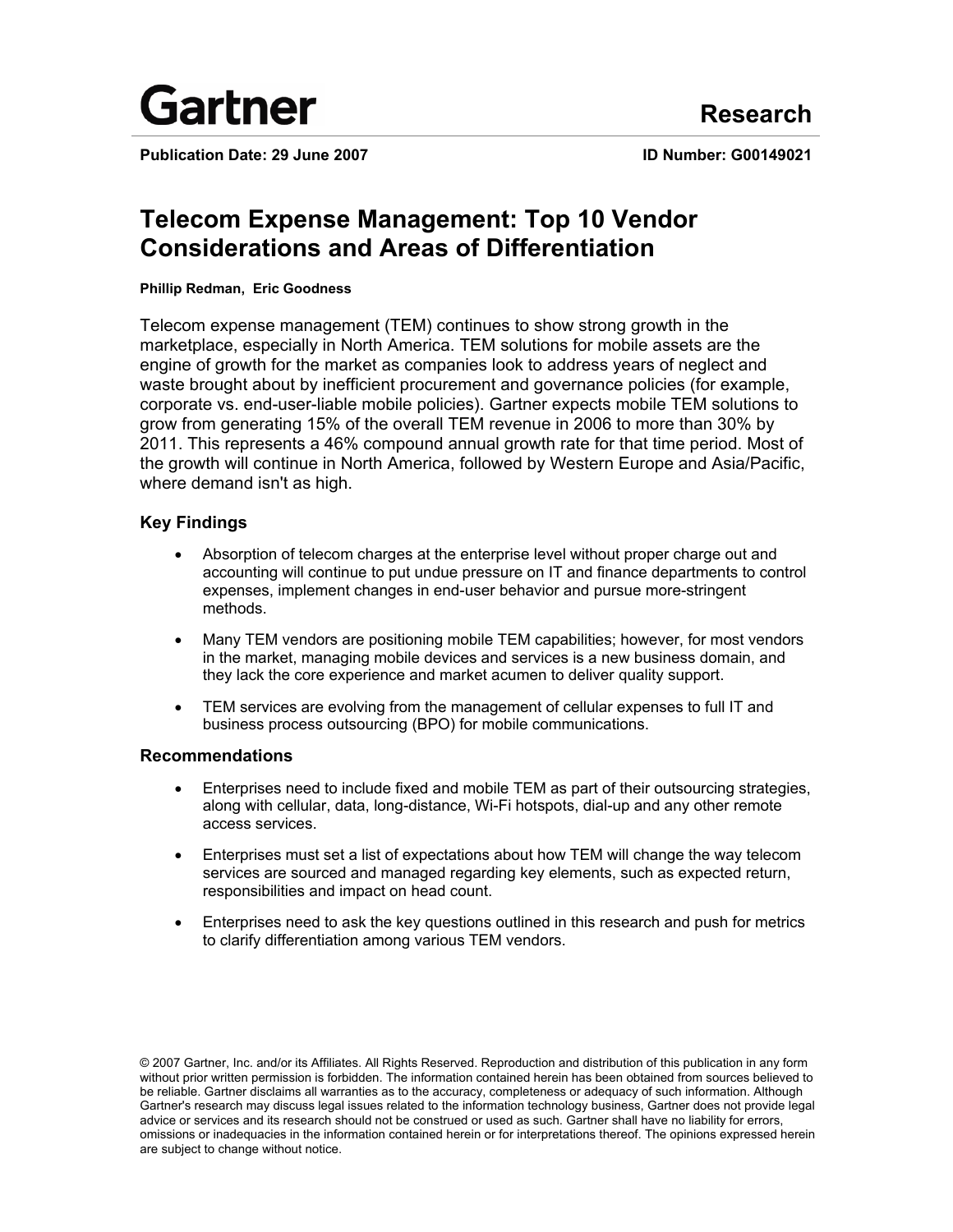## **TEM Vendor Differentiators**

Although some type of TEM services for mobile devices has been available for at least seven years, the focus of the services has changed from basic expense management and rate plan optimization to include capabilities for ordering, provisioning, fulfillment and help desk. However, as traditionally fixed-service TEM companies grow their mobile capabilities organically, or through acquisition, key areas of differentiation need to be looked at when considering hybrid TEM players vs. pure-play mobile TEM vendors.

Gartner tracks more than 130 companies that provide TEM services to the market. We expect the wave of consolidation to continue during the next five years as legacy TEM companies look to solidify their contact base following recent acquisitions made by ProfitLine, Vercuity and Tangoe. The market is also preparing for the formal entry of carriers, system integrators and outsourcers. The reduction of pure-play TEM vendors and the expansion of alternate providers, such as the outsourcers and integrators, will create a dynamic and challenging landscape to navigate.

Once the strategy has been set for a TEM solution, users must create their tactical vendor considerations. Because of the dynamic nature of this market, and the complexity of the environments being managed, users should not equate vendor size with their effectiveness in delivering solutions. In fact, most of the vendors marketing mobile TEM solutions that generate less than \$20 million in annual revenue provide better service levels and maintain a more comprehensive service portfolio than larger vendors that generate billions in revenue. Enterprise customers looking to adopt TEM solutions must evaluate companies positioning mobile TEM capabilities against the following key criteria.

## **1. Staffing Ratios**

All TEM vendors say that they provide the best and dedicated support; however, as small vendors attempt to scale into larger ones, it is important to understand the number of support personnel per client. This is important in areas of project management, sales, help desk, auditing and reporting. The vendors with the fewest number of clients per TEM associate will most likely offer better services on an ongoing basis.

## **2. Help Desk Capabilities**

Many TEM vendors are outsourcing their call centers for provisioning and support. Even if they don't subcontract help desk operations and personnel, determine the level of experience the help desk personnel has for troubleshooting and technical support vs. lower-level order taking. Does their staff provide a value-added experience, such as troubleshooting, or do they just take orders? Level 1 support is important because most of the calls come to it; however, moreadvanced devices may call for greater service at Level 2 and above. Find out relevant call center statistics for at least a three-month period that includes the first-call resolution rate, average hold times and average call lengths. Also consider help desk hours of operation. Ensure that they meet your business requirements. Many do not offer 24/7 operations, which may be important for multinational businesses.

## **3. Service-Level Agreements**

As in any outsourcing agreement, service-level agreements (SLAs) are critical to hold your vendor accountable for an expected and agreed on level of service. All SLAs are not equal and may range from simple contract termination clauses to actual service benchmarking and

Publication Date: 29 June 2007/ID Number: G00149021 Page 2 of 5

© 2007 Gartner, Inc. and/or its Affiliates. All Rights Reserved.



Gartner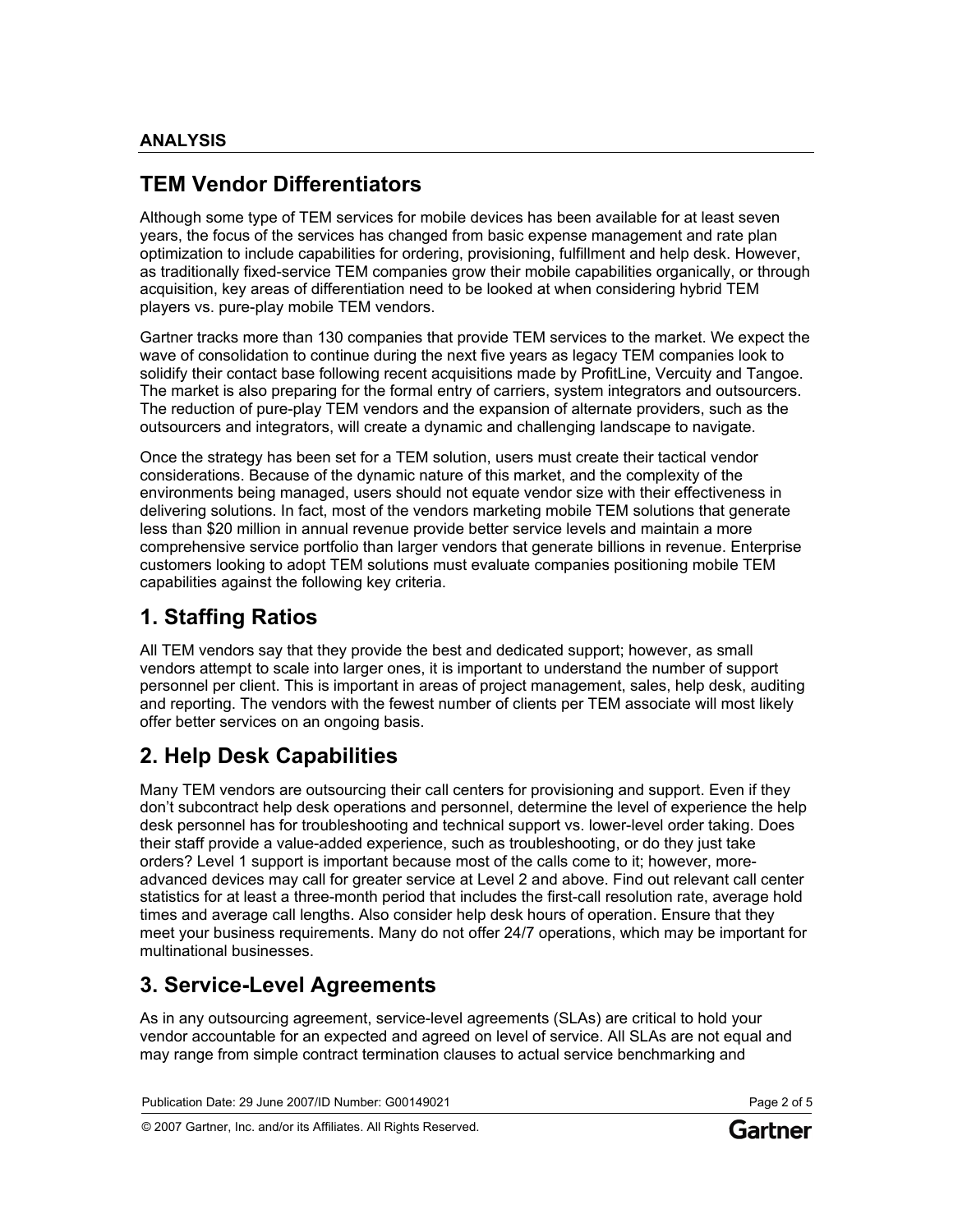penalties. Companies with stronger SLAs that offer penalties and assurance and not contract termination or extended service times are more likely to provide the higher level of services. See Note 1 for TEM-specific SLAs.

## **4. Processes**

As TEM evolves into a broader BPO model, process becomes more important. TEM companies that have structured processes, methodologies and governance models will be the providers best able to meet SLA requirements and help organizations meet business goals. Ask hard questions about your future TEM vendor's processes, who manages them and how long they have been in place. These should be readily available for review and built into SLA agreements.

# **5. Reporting**

Not all business intelligence tools are the same. Ensure that your TEM vendor can provide you with the type of reports you need in a timely manner. Even better, ensure that you have the ability to create your own customized reports from whatever data is available. The tool should also customize views for you across lines of business, provide cost allocations and give a dashboard view of total telecom expenses — to name a few basic/required capabilities.

# **6. Application Integration**

Most TEM vendors can integrate into leading ERP and HR applications. Many have application programming interfaces available for proprietary systems. Ensure that the TEM vendor can support the company's enterprise applications. Integration may be costly, and some vendors may not provide any customization.

# **7. User Interface**

Some management tools don't offer as much flexibility as others or have as easy an interface to use. Look for tools that allow customization of data and appearance, and provide an intuitive way to manage the information presented for end users and administrators.

# **8. Carrier Relationship**

This is becoming a key area to question. Although carriers are likely to work with many TEM vendors as they reduce the carrier's cost of operations, TEM vendors need to have good relationships with them to have support, billing, device or service ordering questions answered in a timely manner. Some TEM vendors have agent relationships with the carriers where they receive commissions on each new provision. This is not necessarily a bad thing as long as the TEM vendor pursues equal relationships with all carriers, are upfront about any commissions gained from any transaction and keeps the enterprise's best interest in mind. Agent relationships don't garner high revenue, but they enable better and faster access to carrier data, which, in turn, enables better service to the enterprise customer for sourcing, procurement or bill disputes, to name a few areas.

# **9. Pricing**

TEM vendors are generally pricing mobile TEM solutions by line versus a percentage of telecom spending, as is done in the fixed TEM market (the percentage usually runs for .5% to 3% of the total telecom spending). Although similar, TEM vendors are competitive in pricing and generally offer volume discounts. The average costs are in the \$5 to \$10 per-user, per-month range based on volume and services offered. This also varies by services offered, with basic management and rate plan optimization falling lower, while full BPO capabilities that include procurement and help

Publication Date: 29 June 2007/ID Number: G00149021 Page 3 of 5

© 2007 Gartner, Inc. and/or its Affiliates. All Rights Reserved.

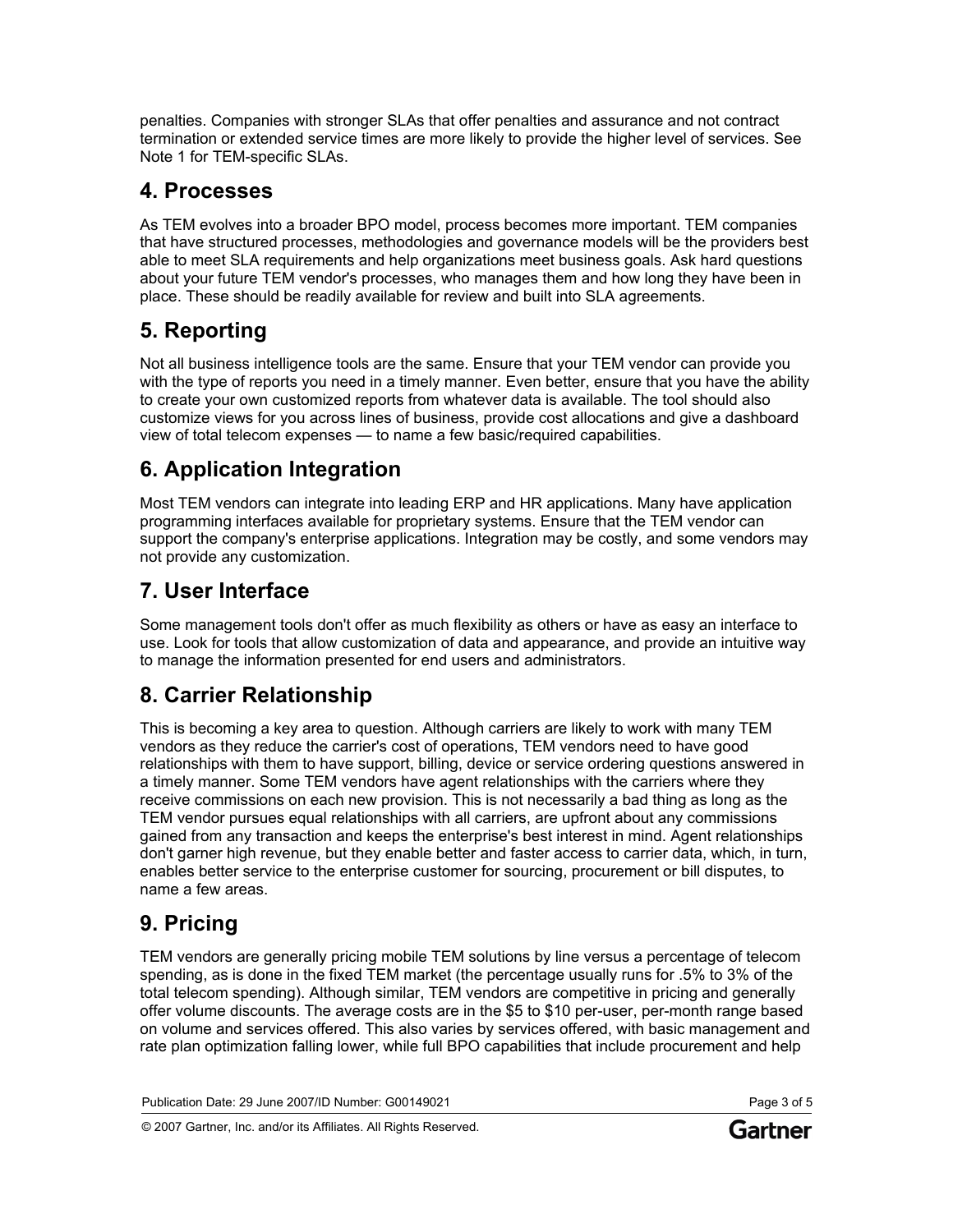desk are at the higher end of the scale. Bill auditing, rate plan optimization and service sourcing may also carry additional charges based on a percentage of savings.

## **10. Implementation Costs**

These costs differ by vendor, services offered and the size of the contract. Be sure to find out what the implementation costs are, what the process for implementation is, how long it should last, what data the vendor needs from the enterprise and what the enterprise's role will be. Investigate the deferment of upfront charges for integration in favor of amortizing the charges within the monthly recurring charge per line.

## **RECOMMENDED READING**

"How to Support PDAs and Smartphones in Business, 2006"

"A Strategy for Managing Mobile Communication Expenses"

"Overviewing the Three Vectors of Mobile Worker Segmentation"

### **Note 1 TEM-Specific SLAs**

To ensure that the quality of services meet or exceed the expectations of customers, SLAs are agreed on with customers. The times for SLAs can be measured and reported by the total number of tickets or by tickets for specific categories (that is, type and priority). Deviations from the standard set of SLAs or collection tools will be reviewed for cost considerations and negotiation points. SLAs are measurable and based on data collected and tracked via the agreed on benchmarks signed in the original contract. Examples of TEM SLA areas are:

- Procurement order management, as in the time to procure and ship devices
- Help desk traditional call center statistics, such as time to answer, average hold and call time, first-call resolution and customer satisfaction
- Billing accuracy in billing, invoice management and audit percentage savings
- Expense management platform uptime, availability and speed
- Rate plan optimization percentage saved, and reports generated and delivered

This research is part of a set of related research pieces. See "Gartner's 2007 Criteria for the Enterprise CPR" for an overview.